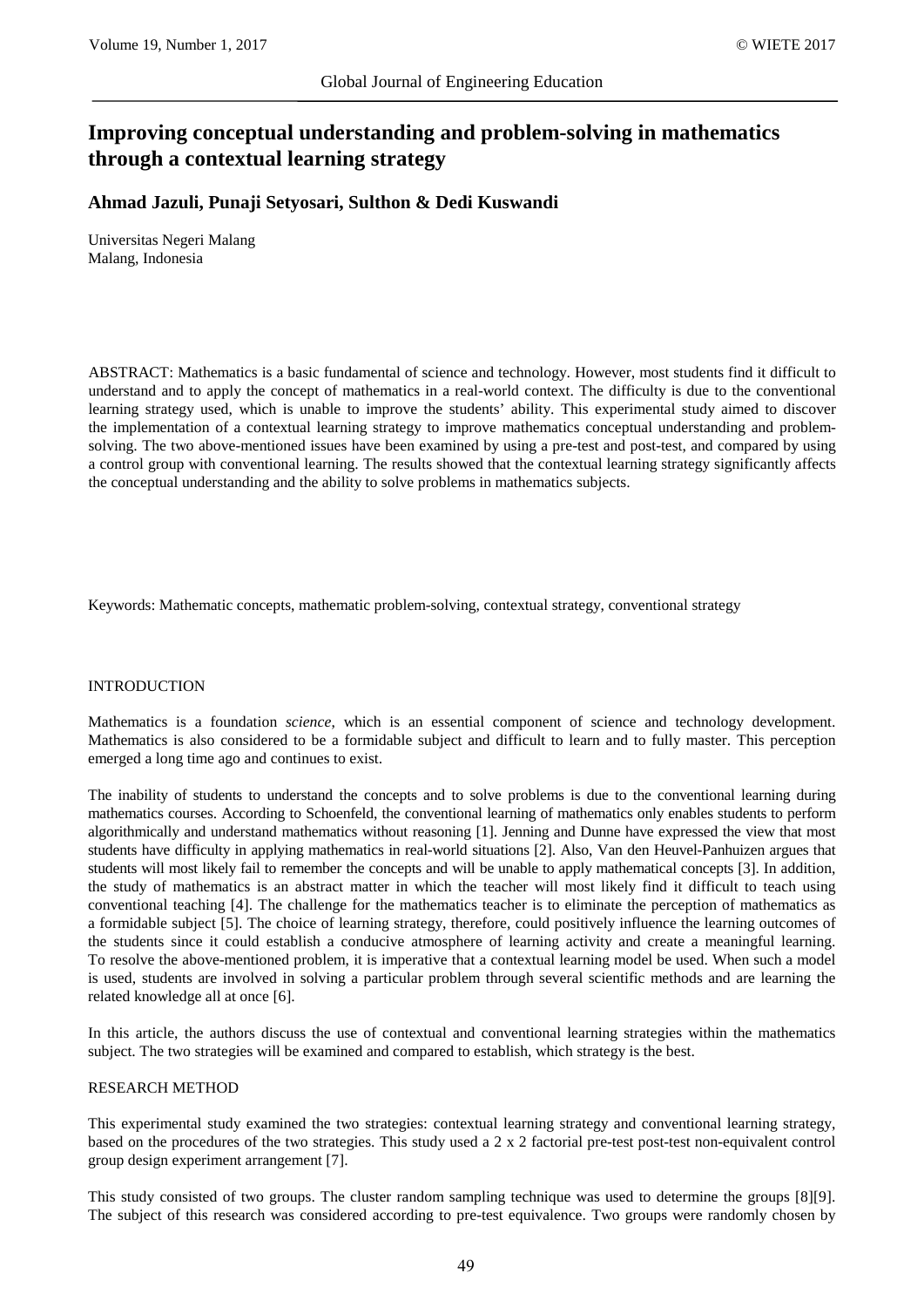using cluster random sampling. One group performed according to the contextual strategy and one group performed in line with the conventional strategy. Each group consisted of 28 students.

This study allocated 18 hours of courses during which the mathematics course used 12 x 35 minute sessions and 5 x 35 minute sessions for the test. Also,  $1 \times 35$  minute session was allocated for a motivational test,  $2 \times 35$  minute sessions were allocated for a conceptual understanding test and 2 x 35 minute sessions were allocated for a problem-solving ability test.

## Contextual Learning Strategy

The formulation of contextual learning characteristics in mathematics/PMR, are:

By using a real-world context, a variable model accentuates the students' contribution and interaction, and material intertwining [3][10-14].

By adopting a contextual learning strategy in mathematics through seven steps formulated [10][11][14][15] as follows:

Early Stage: Introductory

- Step 1 students conditioning in lesson activity:
	- The teacher initiates the lesson by explaining the purpose and outlining the topic that will be discussed.
	- The teacher explains realistic mathematic learning.
	- − The teacher gives the students questions regarding the prerequisite skills of the students.
	- The teacher gives a contextual problem related to the discussed material.
	- The problems given are attached to the students' textbook.

Core Stage: Understanding Contextual Problem, Solving Problem through Discussion

- Step 2 understanding contextual problem:
	- The teacher asks the students to learn and understand the problem in the textbook individually by asking them to write down what they know and preparing for the question.
	- The teacher gives direction to the part of the situation and condition of the problem according to the students' needs.
- Step 3 solving contextual problem:
	- Students are divided into groups to solve the problem their own way. As a consequence, it is possible to have a different solution from each student.
	- The teacher observes, motivates, gives limited guidance and finalises students' work during problem-solving.
- Step 4 comparing the answers through group discussion:
	- The teacher asks the students to compare and discuss the answer, particularly discussing the reason behind their answer.
	- Through discussion in the group, the students will also learn how to express their opinions and respect the opinions of others. As a result, it creates an interactive learning process and promotes a better relationship among students and between students and teacher during problem-solving about the material discussed.
	- The teacher observes the discussion of the students and provides assistance only if necessary.
- Step 5 comparing the answers through class discussion:
	- The teacher appoints a representative of each group to write down their answer and the reasons for it.
	- The teacher, as a facilitator and moderator, directs the students' discussion and guides them into drawing a conclusion in advance of formulation of the concept, principle, or algorithm based on formal mathematisation.
- Step 6 doing exercise in the students' text-book:
	- The teacher asks the students to do the exercise in the given textbook.
	- The teacher asks one of the group representatives to do the exercise on the board, while the teacher gives direction until the right answer is obtained.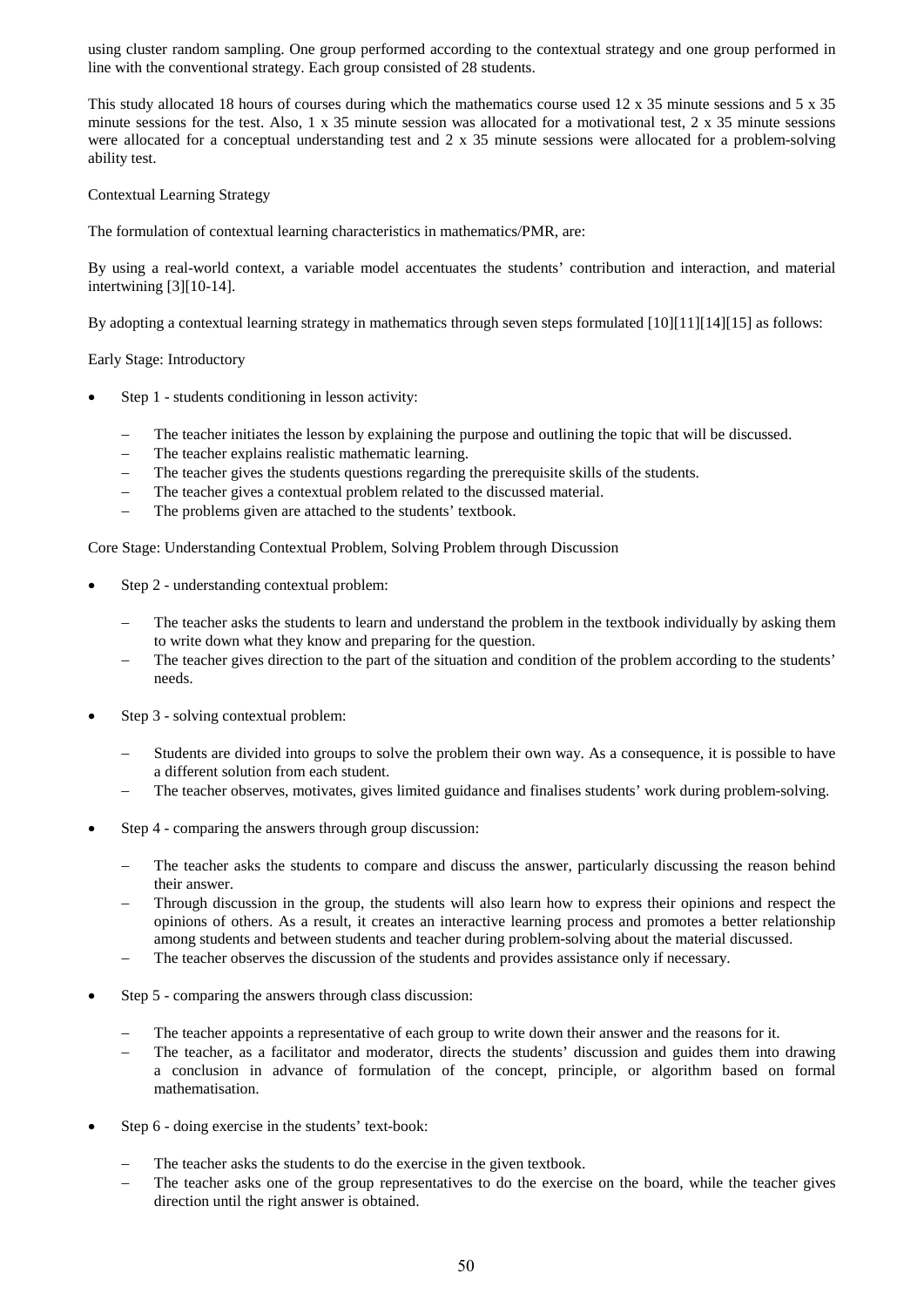#### Final Stage: Conclusion and Giving Home Work

- Step 7 concluding and giving home work:
	- The teacher guides the students towards drawing a conclusion about a particular concept, principle or an algorithm based on the discussion of the results.
	- The teacher gives homework as a form of exercise to internalise the particular concept, principle or algorithm.

#### Conventional Learning Strategy

The conventional learning strategy in this article refers to Slavin's argumentation, which states that the activity within the conventional learning strategy is a stated learning objective to orientate the student to the lesson [16]. The method used during the conventional learning strategy involves lecturing, question-answer sessions, and assigning work and exercises. The syntax within the strategy are:

#### Early Stage: Introductory

In initiating the material, the teacher gives an explanation regarding the purpose of the lesson, and reviews the initial understanding of the students related to the pre-requisite material.

Core Stage: Explaining Concept, Giving the Example of Exercise, Giving the Exercise and Giving Feedback

- The teacher gives a lecture to explain a particular concept, theory or definition, theorem, fact and mathematical formula. The lecturing is conducted to explain the general material of a subject.
- The teacher gives an example with an exercise and the solution.
- The teacher gives an exercise to the students and the students solve the exercise based on the example and solution. Later, each student does the exercise on the board.
- The teacher gives feedback to the students. The feedback is given on the exercise done by the students, while the students observe the feedback.

Final Stage: Concluding and Giving Home Work

Relevant to the set of conducted learning, the teacher gives a conclusion and summary of the discussed material and, then, gives homework to the students.

#### RESULTS AND DISCUSSION

All students in both the contextual learning and conventional learning strategies experimental classes were given a pretest to test their conceptual understanding and problem-solving ability in mathematics. At the end of the lesson, both groups were given a test to examine the students conceptual understanding. Table 1 compares pre-test and post-test of the two groups being examined.

| Ability                  | Conventional |           | Contextual |           |
|--------------------------|--------------|-----------|------------|-----------|
|                          | Pre-test     | Post-test | Pre-test   | Post-test |
| Conceptual understanding | 34.1         | 55.53     | 34.82      | 73.92     |
| Problem-solving          | 19.64        | 45.35     | 19.68      | .25       |

Generally, both pre-test and the post-test scores improved the ability of the students (conceptual understanding and problem-solving). Table 1 also informs that there was no significant difference between the pre-tests in either experimental class. However, it can be seen that the average of post-test results in both conceptual understanding and problem-solving within contextual learning experimental classes was higher than in the conventional learning experimental class.

In contrast with conventional learning, which gives the teacher the prominent role in the class, contextual learning only places the teacher as a facilitator whose role is only to guide, direct, evaluate and take a role as moderator, while the role of the students is predominant in the class. The students perform a prominent role of thinking in the early part of the lesson, absorbing the lesson, communicating and sharing during the lesson, and constructing mathematical concepts individually.

This model of learning creates a crowd instead of silence. The crowd is a result of students' discussion. Allsopp et al expound that the learning involves students' experience and the environment helps the students to increase their understanding, as well as their enthusiasm [17]. Further, Becher and Selter discovered that contextual learning gives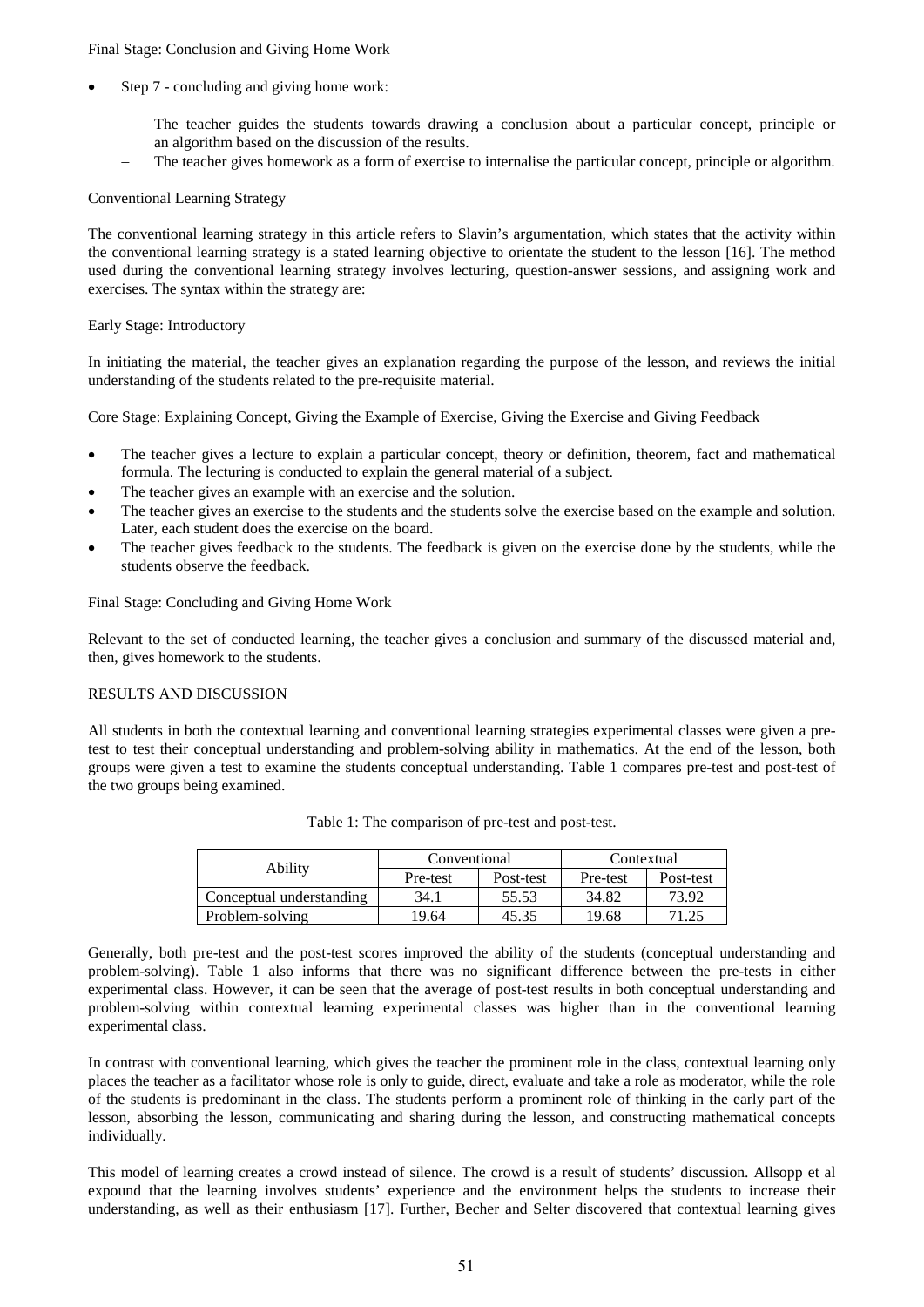a positive impact to improve the mathematics learning outcome of students [18]. Also, Hadi found that contextual learning promotes students' motivation and fosters the creativity and activity within the learning [15].

Substantively, according to the constructivist view, learning mathematics is a process to solve a problem [19]. In this context, the substantial focus of learning mathematics is to empower students to think and construct mathematics knowledge invented by former expertise. From the perspective of the constructivist, the evaluation occurs during the learning or during the so-called on-going assessment.

The results of this study show that the learning, particularly problem-solving ability, will be positively affected and will have an additional benefit. Hoyce and Weil suggest that there are direct learning outcomes from instructional effects and additional outcomes derive from nurturant effects [20]. Nurturant effects commonly deal with the attitude and behaviour of students. The learning strategy, which constructs the attitude and behaviour of students will most likely affect the learning outcome. According to Retnasari et al contextual learning creates a positive response from students since it promotes a conducive atmosphere in which the students are able to relax and are contented during the lesson, which enforces their motivation [21].

#### CONCLUSIONS AND SUGGESTIONS

According to the results of this study, it can be concluded that the contextual learning strategy instead of using the conventional one improves the learning outcome of students in the form of conceptual understanding. It can also be seen clearly that the ability of problem-solving is increased within the contextual learning strategy.

To examine the effectiveness of contextual learning further, several variables, which involve the learning outcome, such as learning style, IQ, students' behaviour, etc, must be taken into account.

## **REFERENCES**

- 1. Schoenfeld, A.H., *On Mathematics as Sense-Making: An Informal Attach on Unfortunate Deverce of Formal and Informal Mathematics.* In: Coss, J.F., Perkins, D.N. and Segal, J.W. (Eds), Informal Reasoning and Education. Hillsdale, NJ: Erlabum, 311-344 (1992).
- 2. Jennings, S. and Dunne, R., Match Stories Real Stories, Real-life Stories (1999), 23 May 2016, http://www.ex.ac.uk/telematics/T3/maths/actar01.htm.
- 3. Panhuizen, V.D.H., Realistic Mathematics Education Work in Progress. Mathematics Education in the Netherlands: a Guided Tour (1988), 12 June 2016, http://edweb.gsn.org/edref.sys.learn.html.
- 4. Soejadi, R., Pemanfaatan realita dan lingkungan dalam pembelajaran matematika. *Seminar Nasional: Realistic Mathematics Education (PMR)*, FPMIPA UNESA Surabaya, Indonesia (2001) (in Indonesian).
- 5. Akinsola, M.K. and Animasahun, I.A., The effect of simulation games environment on student achievement in and attitudes to mathematics in secondary schools. *The Turkish Online J. of Educational Technol.*, 6, **3**, 113-119 (2007).
- 6. Ward, J.D., A review of problem-based learning. *J. of Family and Consumer Sciences Educ.*, 20, **1**, 16-26 (2002).
- 7. Kerlinger, F.N. and Lee, H.B., *Asas-asas Penelitian Behavioral.* Translation of: Foundations of Behavioral Research; Simatupang, L.R. (Trans) and Koessoemanto, H.J. (Ed), Yogyakarta: Gajahmada University Press (2000) (in Indonesian).
- 8. Ardhana, W., *Bacaan Tambahan dalam Metode Penelitian Pendidikan*. Jakarta: PPLPTK. Ditjen. Dikti. Depdikbud (1988) (in Indonesian).
- 9. Long, T.J., Convey, J.J. and Chawalek, A.R., *Completing Dissertation In the Behavioral Sciences and Education*. London: Jossey-Bass Publishers (1985).
- 10. Treffers, A., *Realistic Mathematics Education in the Netherlands 1980-1990*. In: Streefland, L. (Ed), Realistic Mathematics Education in Primary School. Utrecht: CD-Press, Freudenthal Institute (1991).
- 11. Gravemeijer, K., *Developing Realistic Mathematics Education*. Culemborg, Netherland: Techinpress (1994).
- 12. Bakker, A., *Design Research in Statistics Education on Symbolizing and Computer Tools.* Utrecht: Freudenthal Intitute (2004).
- 13. Barners, H., *The Theory of Realistic Education as a Theoretical Framework for Teaching Low Attainers in Mathematic.* Pretoria: Pythagoras 61, University of Pretoria, 42-57 (2005).
- 14. Yuwono, I., Pembelajaran Matematika Realistik Dalam Model-model Pembelajaran Inovatif. Malang: LP3 UM, UM Press (2007) (in Indonesian).
- 15. Hadi, S., Effective Teacher Professional Development for the Implementation of Realistic Mathematics Education in Indonesia*.* Doctoral Dissertation. Enschede, the Netherlands: University of Twente (2002).
- 16. Slavin, R.E., *Cooperative Learning, Theory, Research, and Practice.* (2nd Edn), Boston: Allyn and Bacon (1995).
- 17. Allsopp, D.H., Kyger, M.M. and Lovin, L.D., *Teaching Mathematics Meaningfully: Solution for Reaching Struggling Learners*. London: Paul. H. Brookes Publishing (2007).
- 18. Becher and Selter, *Elementary School Practice.* In: Bishop, A., International Hand Book of Mathematics Education. Dordrecht Kluwer (1996).
- 19. Cobb, P., The tension between theories of learning and theories of instruction in mathematics education. *Educational Psychologist*, 23, **2**, 87-104 (1988).